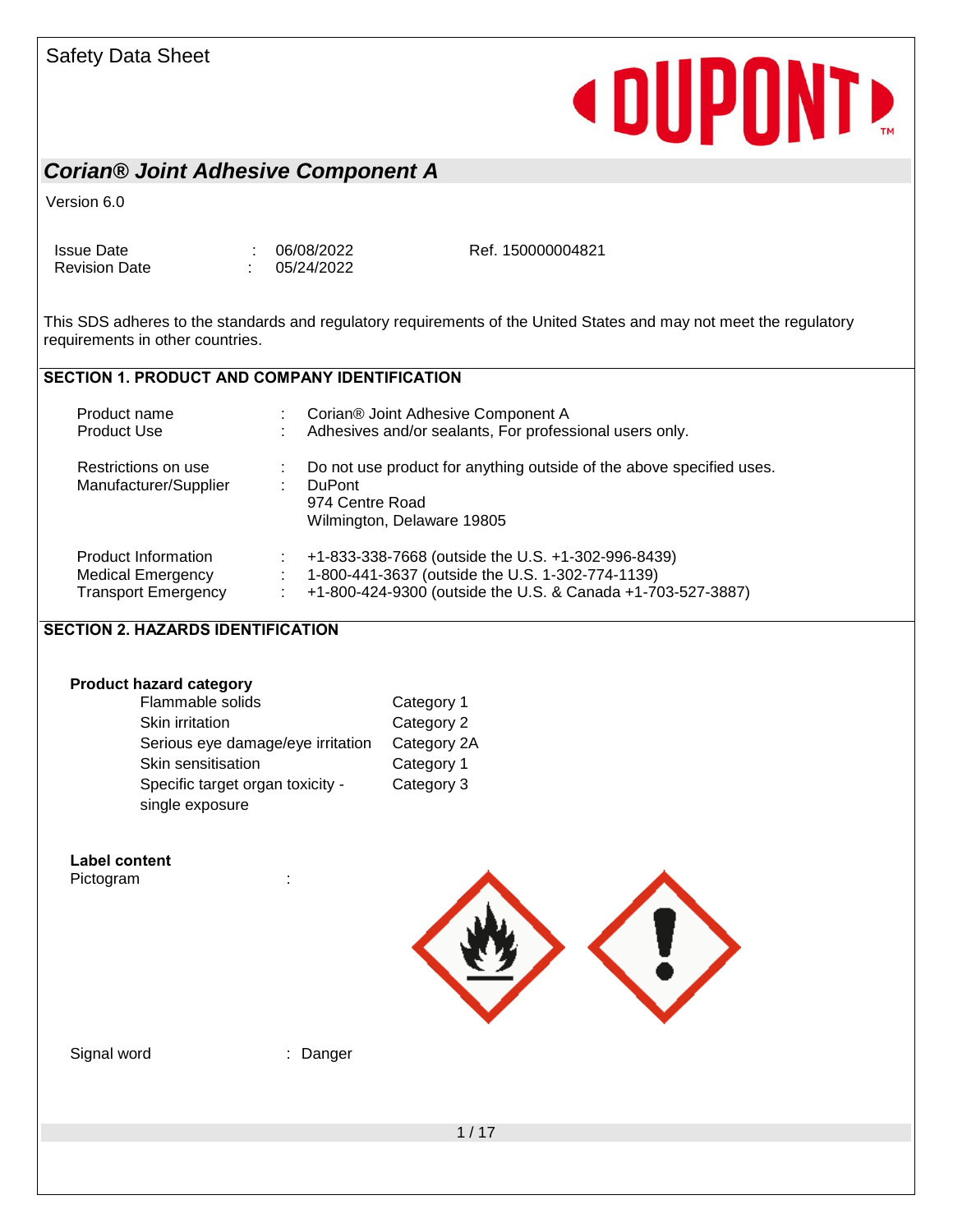### *Corian® Joint Adhesive Component A*

Version 6.0

| <b>Issue Date</b><br><b>Revision Date</b> | 06/08/2022<br>05/24/2022                                                                                                                                     | Ref. 150000004821                                                                                                                                                                                                                                                                                                                                                                                                                                                                                                                                                                                                                                                                                                                                                                                                                                                                                                                                                                                                                                                              |
|-------------------------------------------|--------------------------------------------------------------------------------------------------------------------------------------------------------------|--------------------------------------------------------------------------------------------------------------------------------------------------------------------------------------------------------------------------------------------------------------------------------------------------------------------------------------------------------------------------------------------------------------------------------------------------------------------------------------------------------------------------------------------------------------------------------------------------------------------------------------------------------------------------------------------------------------------------------------------------------------------------------------------------------------------------------------------------------------------------------------------------------------------------------------------------------------------------------------------------------------------------------------------------------------------------------|
| Hazardous warnings                        | : Flammable solid.<br>Causes skin irritation.<br>May cause an allergic skin reaction.<br>Causes serious eye irritation.<br>May cause respiratory irritation. |                                                                                                                                                                                                                                                                                                                                                                                                                                                                                                                                                                                                                                                                                                                                                                                                                                                                                                                                                                                                                                                                                |
| Hazardous prevention<br>measures          | Avoid breathing dust.<br>Wash skin thoroughly after handling.<br>Use only outdoors or in a well-ventilated area.<br>extinguish.<br>Store locked up.          | : Keep away from heat/ sparks/ open flames/ hot surfaces. No smoking.<br>Ground/bond container and receiving equipment.<br>Use explosion-proof electrical/ ventilating/ lighting equipment.<br>Contaminated work clothing should not be allowed out of the workplace.<br>Wear protective gloves/ eye protection/ face protection.<br>IF ON SKIN: Wash with plenty of soap and water.<br>IF INHALED: Remove person to fresh air and keep comfortable for breathing.<br>Call a POISON CENTER/ doctor if you feel unwell.<br>IF IN EYES: Rinse cautiously with water for several minutes. Remove contact<br>lenses, if present and easy to do. Continue rinsing.<br>If skin irritation or rash occurs: Get medical advice/attention.<br>If eye irritation persists: Get medical advice/attention.<br>Take off contaminated clothing and wash before reuse.<br>In case of fire: Use dry sand, dry chemical or alcohol-resistant foam to<br>Store in a well-ventilated place. Keep container tightly closed.<br>Dispose of contents/ container to an approved waste disposal plant. |
| <b>Other hazards</b>                      |                                                                                                                                                              | The following percentage of the mixture consists of ingredient(s) with unknown acute toxicity: 1 - 10 %                                                                                                                                                                                                                                                                                                                                                                                                                                                                                                                                                                                                                                                                                                                                                                                                                                                                                                                                                                        |

#### **SECTION 3. COMPOSITION/INFORMATION ON INGREDIENTS**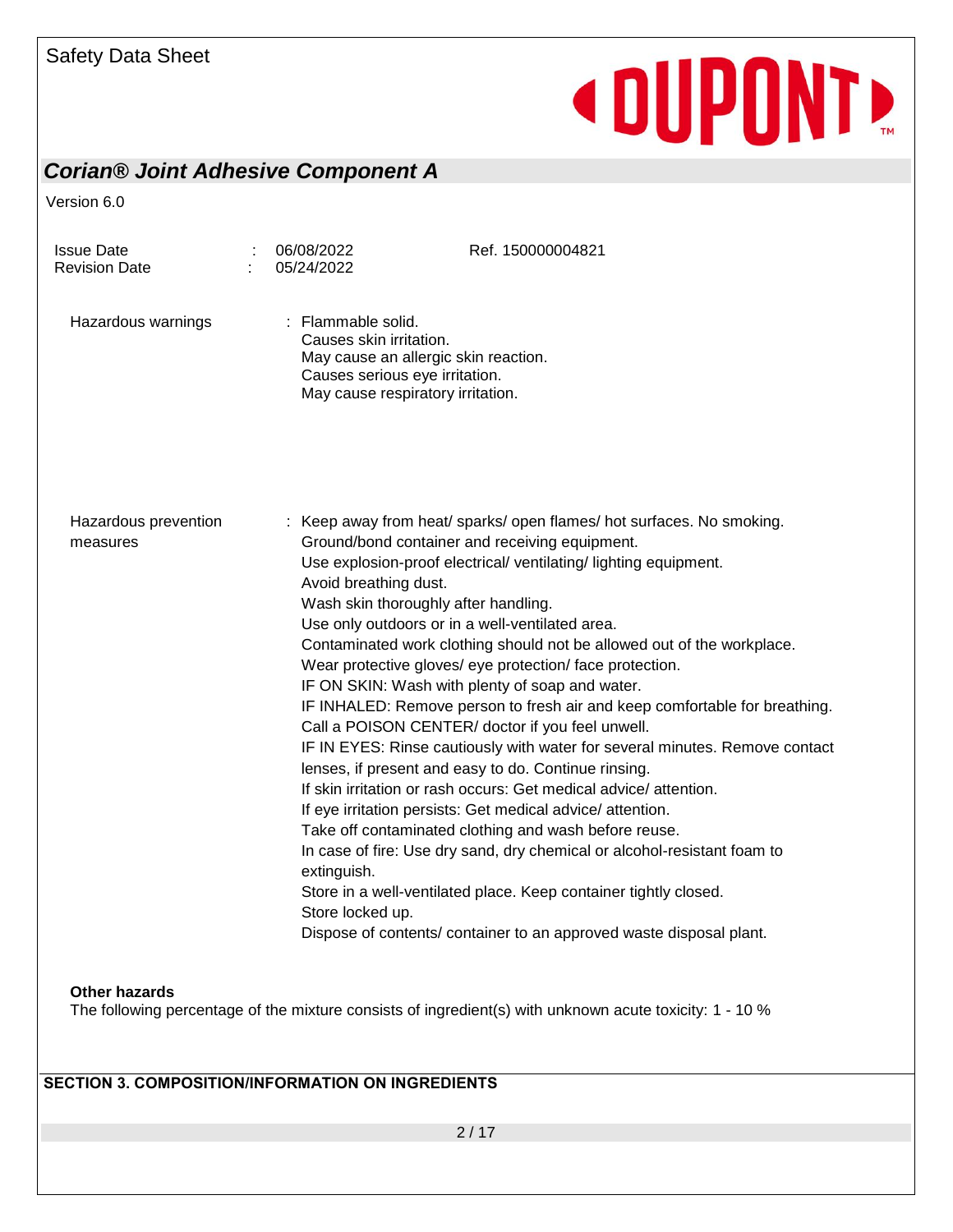### *Corian® Joint Adhesive Component A*

Version 6.0

Issue Date : 06/08/2022 Revision Date : 05/24/2022

Ref. 150000004821

| Component                                     | CAS-No.    | Concentration |
|-----------------------------------------------|------------|---------------|
| Methyl methacrylate                           | 80-62-6    | 45 - 65 %     |
| Propylidynetrimethyl trimethacrylate          | 3290-92-4  | $1 - 5%$      |
| Methacrylic acid                              | 79-41-4    | $1 - 2%$      |
| 2-(2H-Benzotriazol-2-yl)-p-cresol             | 2440-22-4  | $1 - 3%$      |
| Bis(2,2,6,6-Tetramethyl-4-Piperidyl) Sebacate | 52829-07-9 | <1%           |
| 2,6-di-tert-Butyl-p-cresol                    | 128-37-0   | $< 0.1 \%$    |

#### **SECTION 4. FIRST AID MEASURES**

| General advice<br>Inhalation                             | : No applicable data available.<br>: Remove from exposure, lie down. Consult a physician after significant<br>exposure.            |
|----------------------------------------------------------|------------------------------------------------------------------------------------------------------------------------------------|
| Skin contact                                             | : Wash off immediately with soap and plenty of water.                                                                              |
| Eye contact                                              | : In case of eye contact Hold eyelids apart and flush eyes with plenty of water for<br>at least 15 minutes. Get medical attention. |
| Ingestion                                                | : If symptoms persist, call a physician.                                                                                           |
| Most important<br>symptoms/effects, acute<br>and delayed | : For further information see Section 11.                                                                                          |
| Protection of first-aiders                               | : If potential for exposure exists refer to Section 8 for specific personal protective<br>equipment.                               |
| Notes to physician                                       | : No specific intervention is indicated. Treat symptomatically.                                                                    |
|                                                          |                                                                                                                                    |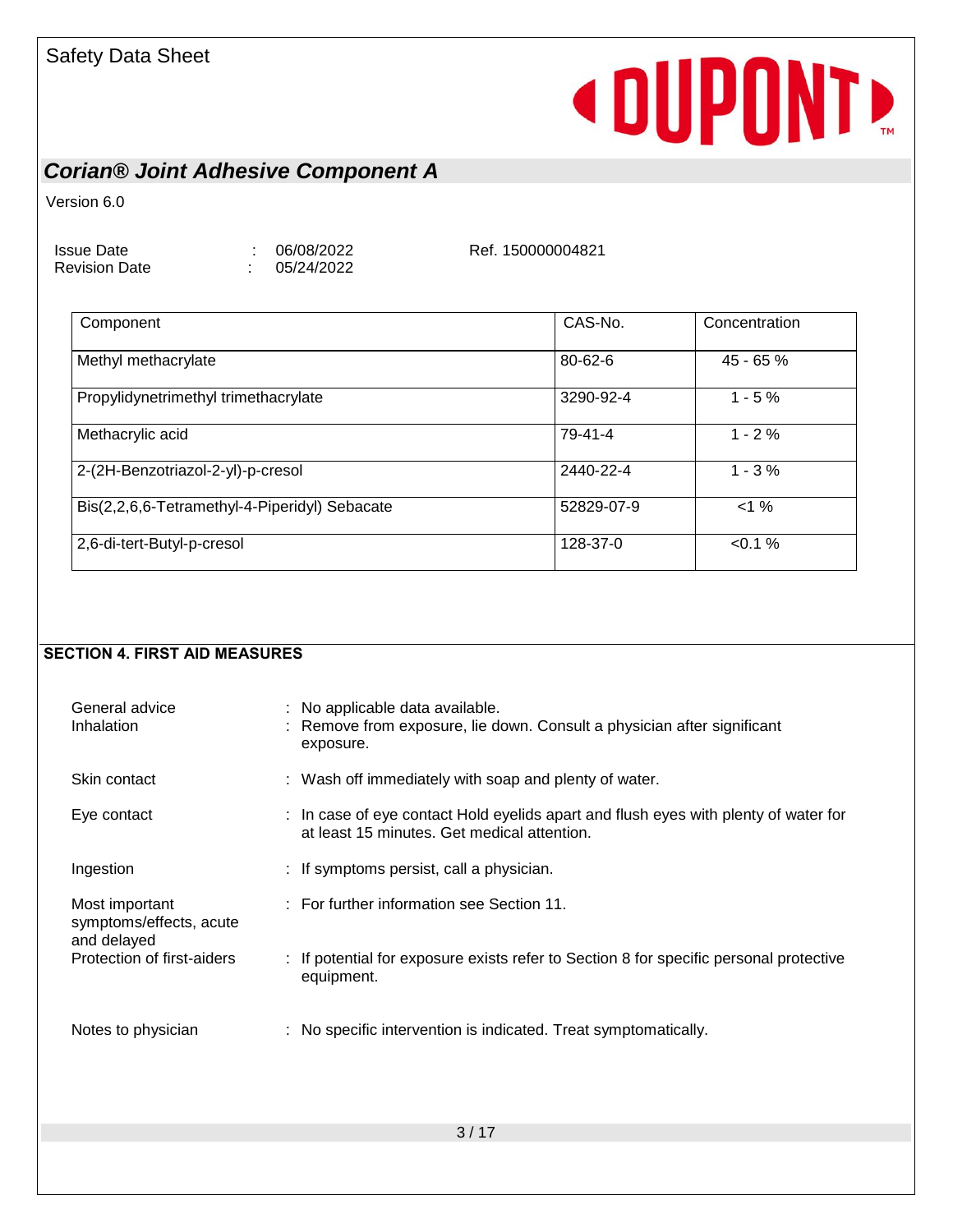#### Safety Data Sheet

# **«DUPONTE**

#### *Corian® Joint Adhesive Component A*

Version 6.0

Issue Date : 06/08/2022 Revision Date : 05/24/2022

Ref. 150000004821

#### **SECTION 5. FIREFIGHTING MEASURES**

| Suitable extinguishing media                     | : Alcohol-resistant foam, Water spray, Dry chemical, Carbon dioxide (CO2)                                                  |
|--------------------------------------------------|----------------------------------------------------------------------------------------------------------------------------|
| Unsuitable extinguishing<br>media                | : High volume water jet                                                                                                    |
| Specific hazards                                 | : Hazardous combustion products<br>Carbon monoxide carbon dioxide.                                                         |
| Special protective equipment<br>for firefighters | : Wear self-contained breathing apparatus and protective suit.                                                             |
| Further information                              | : Evacuate personnel and keep upwind of fire. Do not allow run-off from fire<br>fighting to enter drains or water courses. |

#### **SECTION 6. ACCIDENTAL RELEASE MEASURES**

NOTE: Review FIRE FIGHTING MEASURES and HANDLING (PERSONNEL) sections before proceeding with clean-up. Use appropriate PERSONAL PROTECTIVE EQUIPMENT during clean-up.

| Safeguards (Personnel)      | : Wear personal protective equipment.                                                                                                    |
|-----------------------------|------------------------------------------------------------------------------------------------------------------------------------------|
| Environmental precautions   | : Do not flush into surface water or sanitary sewer system. Do not allow<br>material to contaminate ground water system.                 |
| Spill Cleanup               | : Soak up with inert absorbent material (e.g. sand, silica gel, acid binder,<br>universal binder, sawdust). Ensure adequate ventilation. |
| Accidental Release Measures | No applicable data available.                                                                                                            |

| <b>SECTION 7. HANDLING AND STORAGE</b> |                                                                                                                                                                                                                                        |
|----------------------------------------|----------------------------------------------------------------------------------------------------------------------------------------------------------------------------------------------------------------------------------------|
| Handling (Personnel)                   | : Persons susceptible to skin sensitisation problems or asthma, allergies,<br>chronic or recurrent respiratory disease should not be employed in any<br>process in which this mixture is being used. Avoid contact with skin and eyes. |
|                                        | 4/17                                                                                                                                                                                                                                   |
|                                        |                                                                                                                                                                                                                                        |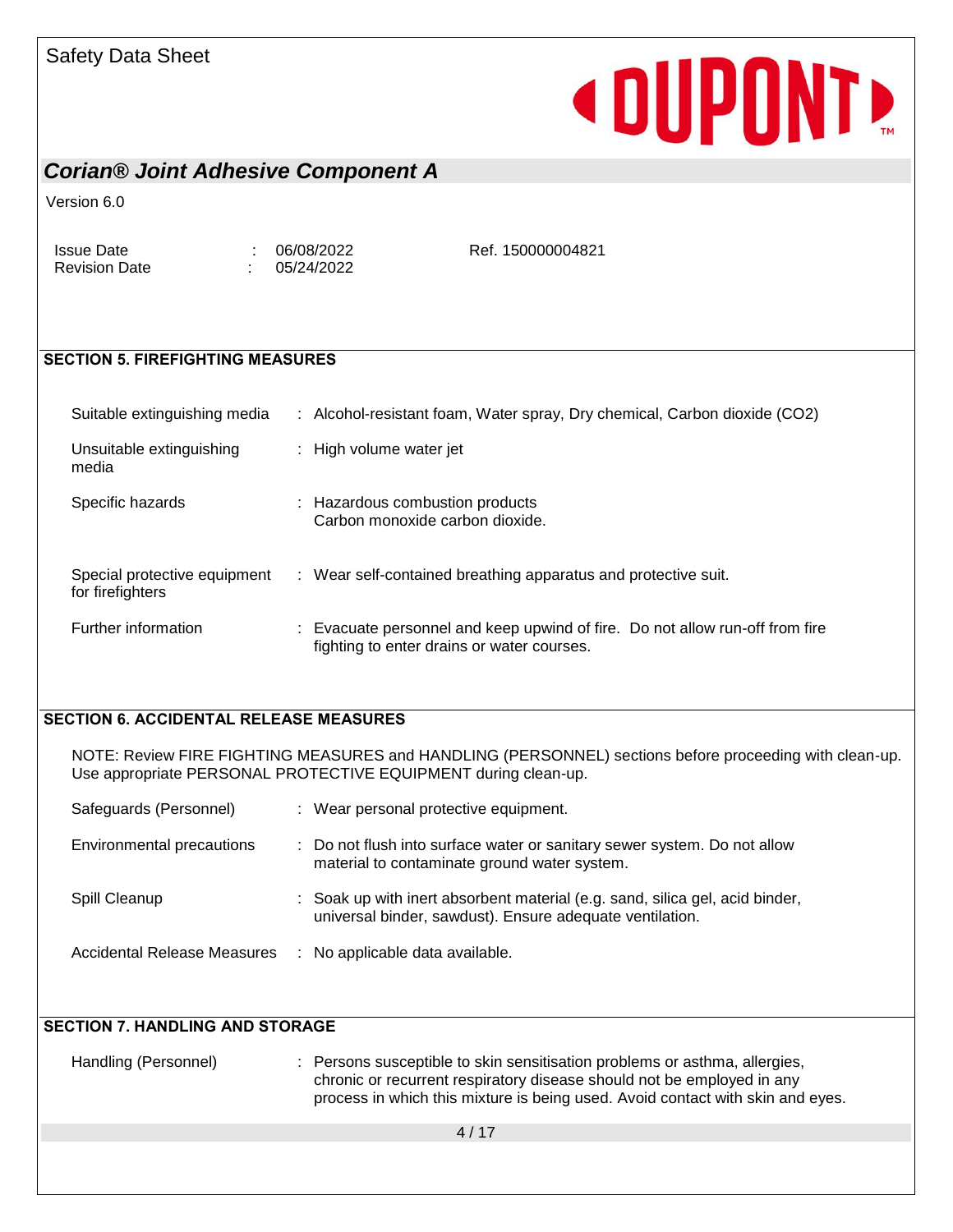### *Corian® Joint Adhesive Component A*

Version 6.0

| <b>Issue Date</b><br><b>Revision Date</b> | 06/08/2022<br>05/24/2022         | Ref. 150000004821                                                                                                                                                                                                                                                                                        |
|-------------------------------------------|----------------------------------|----------------------------------------------------------------------------------------------------------------------------------------------------------------------------------------------------------------------------------------------------------------------------------------------------------|
|                                           | before re-use.<br>before re-use. | Use only in well-ventilated areas. Wash hands before breaks and at the end<br>of workday. Keep away from food and drink. Wash contaminated clothing<br>Wash hands before breaks and at the end of workday. Keep away from food,<br>drink and animal feedingstuffs. Remove and wash contaminated clothing |
| Handling (Physical Aspects)               | When using do not smoke.         | Keep product and empty container away from heat and sources of ignition.                                                                                                                                                                                                                                 |
| Dust explosion class<br>Storage           | : No applicable data available.  | Keep containers tightly closed in a cool, well-ventilated place.                                                                                                                                                                                                                                         |
| Storage period                            | : No applicable data available.  |                                                                                                                                                                                                                                                                                                          |
| Storage temperature                       | : $5 - 23$ °C (41 - 73 °F)       |                                                                                                                                                                                                                                                                                                          |

#### **SECTION 8. EXPOSURE CONTROLS/PERSONAL PROTECTION**

| <b>Engineering controls</b>                             | : Use sufficient ventilation to keep employee exposure below recommended<br>limits.                                                                                                       |
|---------------------------------------------------------|-------------------------------------------------------------------------------------------------------------------------------------------------------------------------------------------|
| Personal protective equipment<br>Respiratory protection | : No personal respiratory protective equipment normally required. In case of<br>insufficient ventilation, wear suitable respiratory equipment. Mask with gas<br>filter, type $A$ (EN 141) |
| Hand protection                                         | : Material: Rubber gloves                                                                                                                                                                 |
| Eye protection                                          | : Safety glasses                                                                                                                                                                          |

Exposure Guidelines

Exposure Limit Values

| <b>Methyl methacrylate</b>          |         |                   |                                                                                                 |  |  |  |
|-------------------------------------|---------|-------------------|-------------------------------------------------------------------------------------------------|--|--|--|
| <b>TLV</b>                          | (ACGIH) | 50 ppm            | TWA                                                                                             |  |  |  |
| <b>TLV</b>                          | (ACGIH) | $100$ ppm         | <b>STEL</b>                                                                                     |  |  |  |
| <b>REL</b>                          | (NIOSH) | 100 ppm 410 mg/m3 | Time-weighted average concentration<br>for up to a 10-hour workday during a<br>40-hour workweek |  |  |  |
| PEL (Permissible<br>Exposure Limit) | (OSHA)  | 100 ppm 410 mg/m3 | 8 hr. TWA                                                                                       |  |  |  |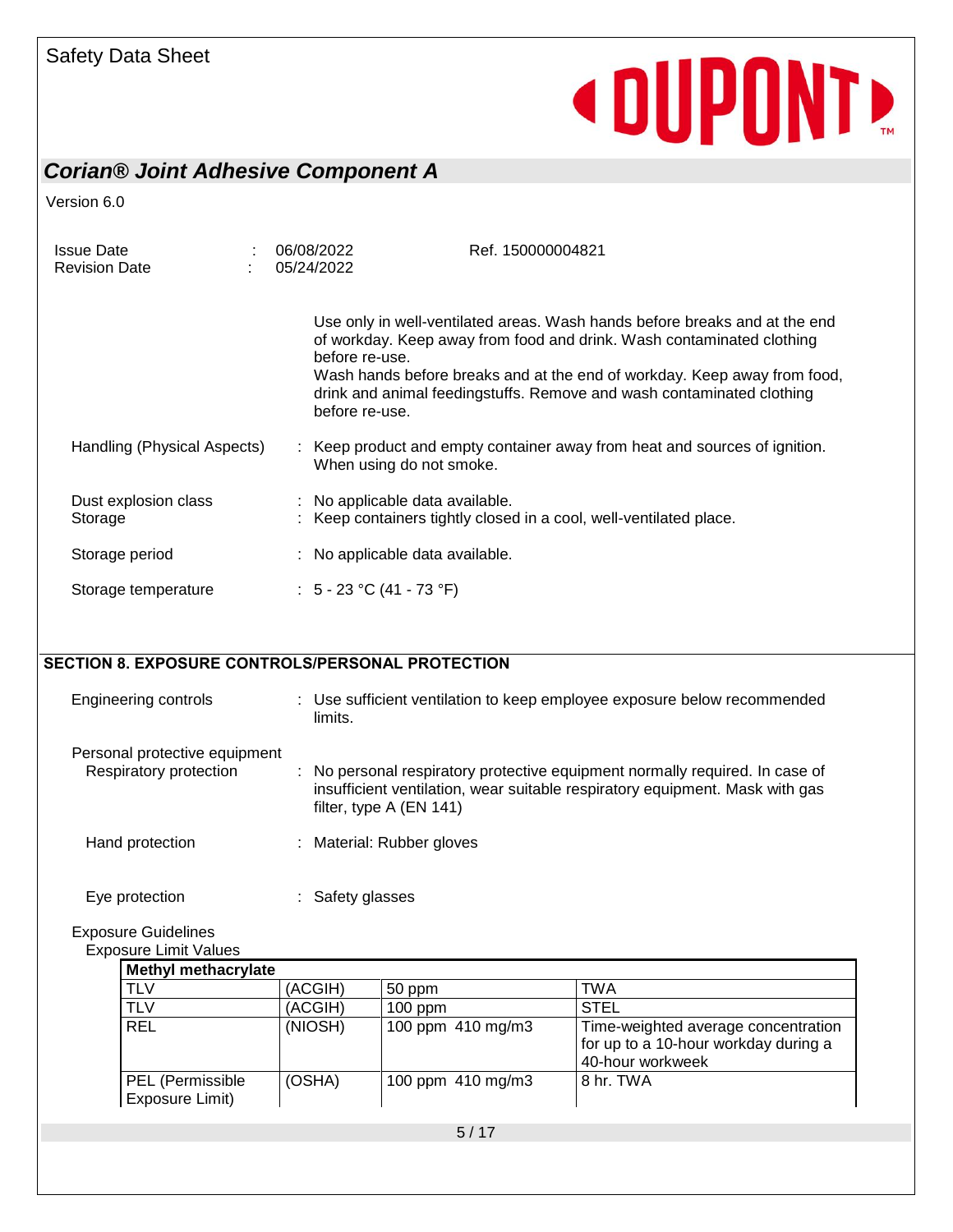#### *Corian® Joint Adhesive Component A*

Version 6.0

| <b>Issue Date</b>    |  |
|----------------------|--|
| <b>Revision Date</b> |  |

 $1.06/08/2022$  $\therefore$  05/24/2022

Ref. 150000004821

| l PEL<br>(Permissible<br>-- | SHA) | 100<br>410 mg/m3<br>ppm | TWA |
|-----------------------------|------|-------------------------|-----|
| Exposure<br>Limit)          |      |                         |     |

#### **Propylidynetrimethyl trimethacrylate** No applicable data available.

| Methacrylic acid                    |          |                 |                                                                                                 |  |  |  |  |  |  |
|-------------------------------------|----------|-----------------|-------------------------------------------------------------------------------------------------|--|--|--|--|--|--|
| <b>TLV</b>                          | (ACGIH)  | 20 ppm          | <b>TWA</b>                                                                                      |  |  |  |  |  |  |
| <b>REL</b>                          | (NIOSH)  | 20 ppm 70 mg/m3 | Time-weighted average concentration<br>for up to a 10-hour workday during a<br>40-hour workweek |  |  |  |  |  |  |
| PEL (Permissible<br>Exposure Limit) | (OSHA)   | 20 ppm 70 mg/m3 | TWA<br>Skin notation                                                                            |  |  |  |  |  |  |
| AEL <sup>*</sup>                    | (DuPont) | 10 ppm          | 8 & 12 hr. TWA                                                                                  |  |  |  |  |  |  |

#### **2-(2H-Benzotriazol-2-yl)-p-cresol** No applicable data available.

**Bis(2,2,6,6-Tetramethyl-4-Piperidyl) Sebacate** No applicable data available.

| 2,6-di-tert-Butyl-p-cresol          |         |                   |                                                                                                 |  |  |  |  |  |
|-------------------------------------|---------|-------------------|-------------------------------------------------------------------------------------------------|--|--|--|--|--|
| <b>TLV</b>                          | (ACGIH) | $2$ mg/m $3$      | <b>TWA</b>                                                                                      |  |  |  |  |  |
|                                     |         |                   | Inhalable fraction and vapor                                                                    |  |  |  |  |  |
| <b>REL</b>                          | (NIOSH) | $10 \text{ mg/m}$ | Time-weighted average concentration<br>for up to a 10-hour workday during a<br>40-hour workweek |  |  |  |  |  |
| PEL (Permissible<br>Exposure Limit) | (OSHA)  | 10 mg/m $3$       | <b>TWA</b>                                                                                      |  |  |  |  |  |

\* AEL is DuPont's Acceptable Exposure Limit. Where governmentally imposed occupational exposure limits which are lower than the AEL are in effect, such limits shall take precedence.

#### **SECTION 9. PHYSICAL AND CHEMICAL PROPERTIES**

Appearance

Physical state : solid Form : solid Color : various, coloured

Odor : pungent, acrylic-like

6 / 17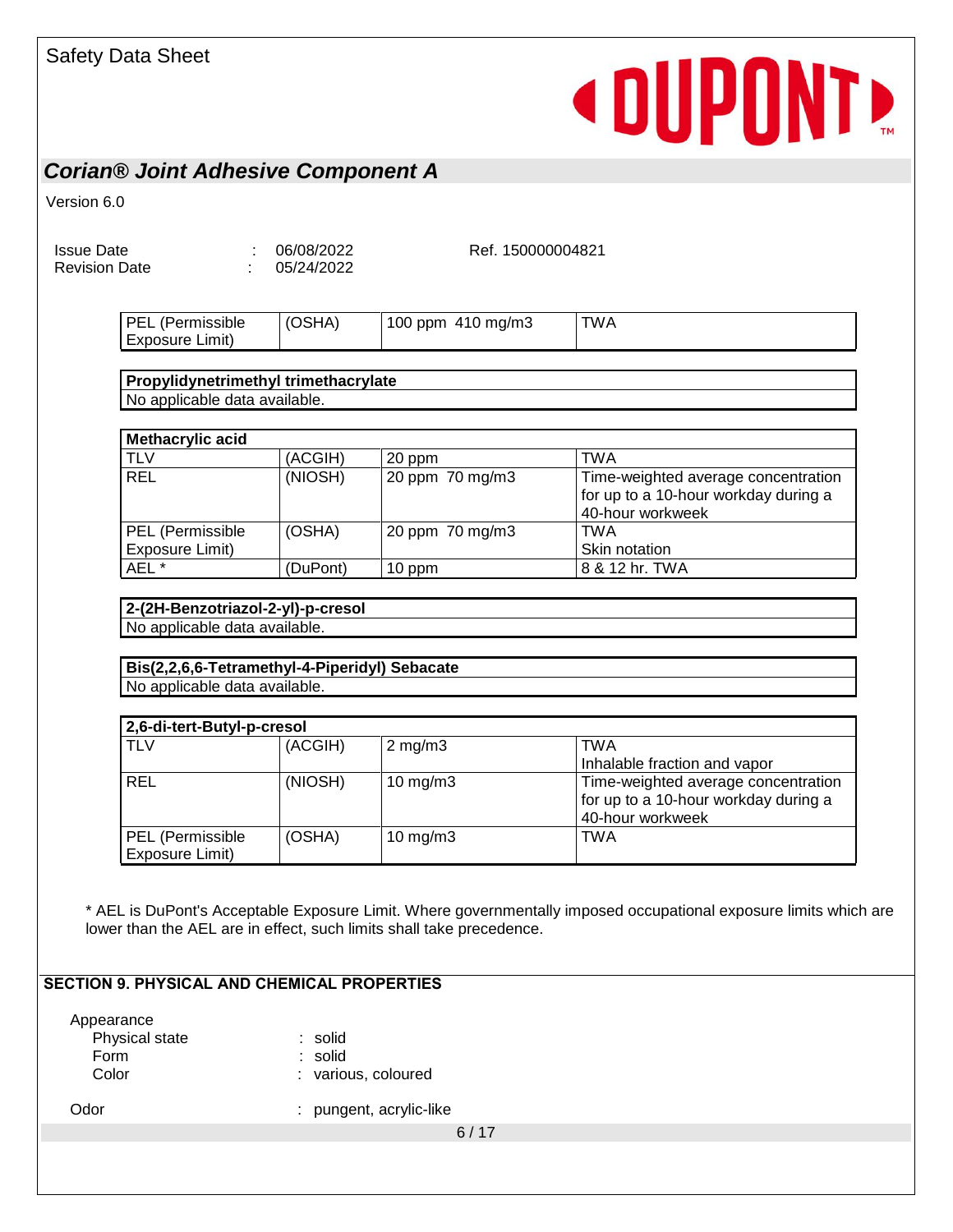### *Corian® Joint Adhesive Component A*

| ÷<br>Issue Date<br><b>Revision Date</b>    | 06/08/2022<br>05/24/2022                         | Ref. 150000004821                                                  |
|--------------------------------------------|--------------------------------------------------|--------------------------------------------------------------------|
| Odor threshold                             | : not determined                                 |                                                                    |
| pH                                         | : Not applicable                                 |                                                                    |
| Melting point/freezing point               | : Melting point/range<br>not determined          |                                                                    |
| Boiling point/boiling range                | : Boiling point/boiling range<br>101 °C (214 °F) |                                                                    |
| Flash point                                | 9 °C<br>÷.                                       |                                                                    |
| Evaporation rate                           |                                                  | No applicable data available.                                      |
| Flammability (solid, gas)                  | ÷                                                | The substance or mixture is a flammable solid with the category 1. |
| Upper explosion limit                      | 12.5 vol%<br>÷.                                  |                                                                    |
| Lower explosion limit                      | 2.1 vol%                                         |                                                                    |
| Vapor pressure                             | : 47 hPa at 20 °C (68 °F)                        |                                                                    |
| Vapour density                             | : No applicable data available.                  |                                                                    |
| Density                                    | 1 g/cm3 at 20 °C (68 °F)                         |                                                                    |
| Specific gravity (Relative<br>density)     | : No applicable data available.                  |                                                                    |
| Water solubility                           | : immiscible                                     |                                                                    |
| Solubility(ies)                            |                                                  | No applicable data available.                                      |
| Partition coefficient: n-<br>octanol/water | : No applicable data available.                  |                                                                    |
| Auto-ignition temperature                  | not auto-flammable                               |                                                                    |
| Ignition temperature                       | 430 °C                                           |                                                                    |
| Decomposition temperature                  |                                                  | No applicable data available.                                      |
| Viscosity, kinematic                       |                                                  | No applicable data available.                                      |
|                                            |                                                  |                                                                    |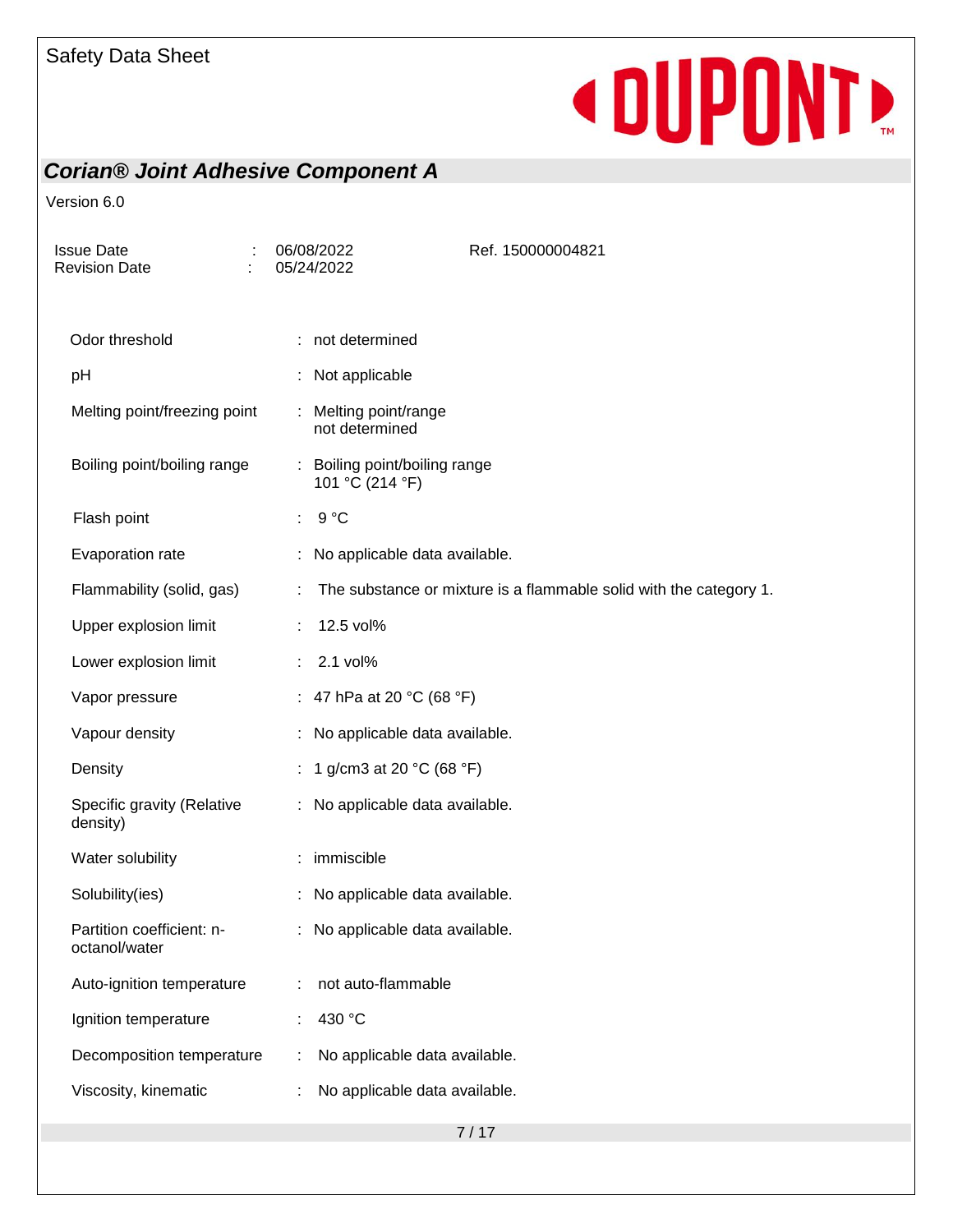### *Corian® Joint Adhesive Component A*

#### Version 6.0

Issue Date : 06/08/2022 Revision Date : 05/24/2022

Ref. 150000004821

Viscosity, dynamic : No applicable data available.

#### **SECTION 10. STABILITY AND REACTIVITY**

| Reactivity                            | ÷ | Stable under recommended storage conditions.                                                                                    |
|---------------------------------------|---|---------------------------------------------------------------------------------------------------------------------------------|
| Chemical stability                    | ÷ | No decomposition if stored and applied as directed.                                                                             |
| Possibility of hazardous<br>reactions |   | No applicable data available.                                                                                                   |
| Conditions to avoid                   | ÷ | Heat Exposure to sunlight.                                                                                                      |
| Incompatible materials                |   | Reducing agents Oxidizing agents                                                                                                |
| Hazardous decomposition<br>products   |   | Hazardous decomposition products, Carbon dioxide (CO2), Carbon<br>monoxide, Carbon oxides, Smoke, acrid fumes, Acrylic monomers |

#### **SECTION 11. TOXICOLOGICAL INFORMATION**

| Dermal LD50<br>$> 5,000$ mg/kg, Rabbit<br>Oral LD50<br>6,550 mg/kg, Rabbit<br>Skin irritation<br>Severe skin irritation, Rabbit<br>Eye irritation<br>No eye irritation, Rabbit<br>Skin sensitization<br>May cause sensitisation by skin contact., Guinea pig<br>Does not cause respiratory sensitisation., human<br>Repeated dose toxicity<br>Oral<br>÷<br>Rat<br>$NOAEL:$ > 3300,<br>No toxicologically significant effects were found.<br>Carcinogenicity<br>Not classifiable as a human carcinogen.<br>8/17 | Methyl methacrylate | Inhalation 4 h LC50 | : $29.8 \text{ mg/l}$ , Rat<br>Target Organs: Respiratory system |
|----------------------------------------------------------------------------------------------------------------------------------------------------------------------------------------------------------------------------------------------------------------------------------------------------------------------------------------------------------------------------------------------------------------------------------------------------------------------------------------------------------------|---------------------|---------------------|------------------------------------------------------------------|
|                                                                                                                                                                                                                                                                                                                                                                                                                                                                                                                |                     |                     |                                                                  |
|                                                                                                                                                                                                                                                                                                                                                                                                                                                                                                                |                     |                     |                                                                  |
|                                                                                                                                                                                                                                                                                                                                                                                                                                                                                                                |                     |                     |                                                                  |
|                                                                                                                                                                                                                                                                                                                                                                                                                                                                                                                |                     |                     |                                                                  |
|                                                                                                                                                                                                                                                                                                                                                                                                                                                                                                                |                     |                     |                                                                  |
|                                                                                                                                                                                                                                                                                                                                                                                                                                                                                                                |                     |                     |                                                                  |
|                                                                                                                                                                                                                                                                                                                                                                                                                                                                                                                |                     |                     |                                                                  |
|                                                                                                                                                                                                                                                                                                                                                                                                                                                                                                                |                     |                     |                                                                  |
|                                                                                                                                                                                                                                                                                                                                                                                                                                                                                                                |                     |                     |                                                                  |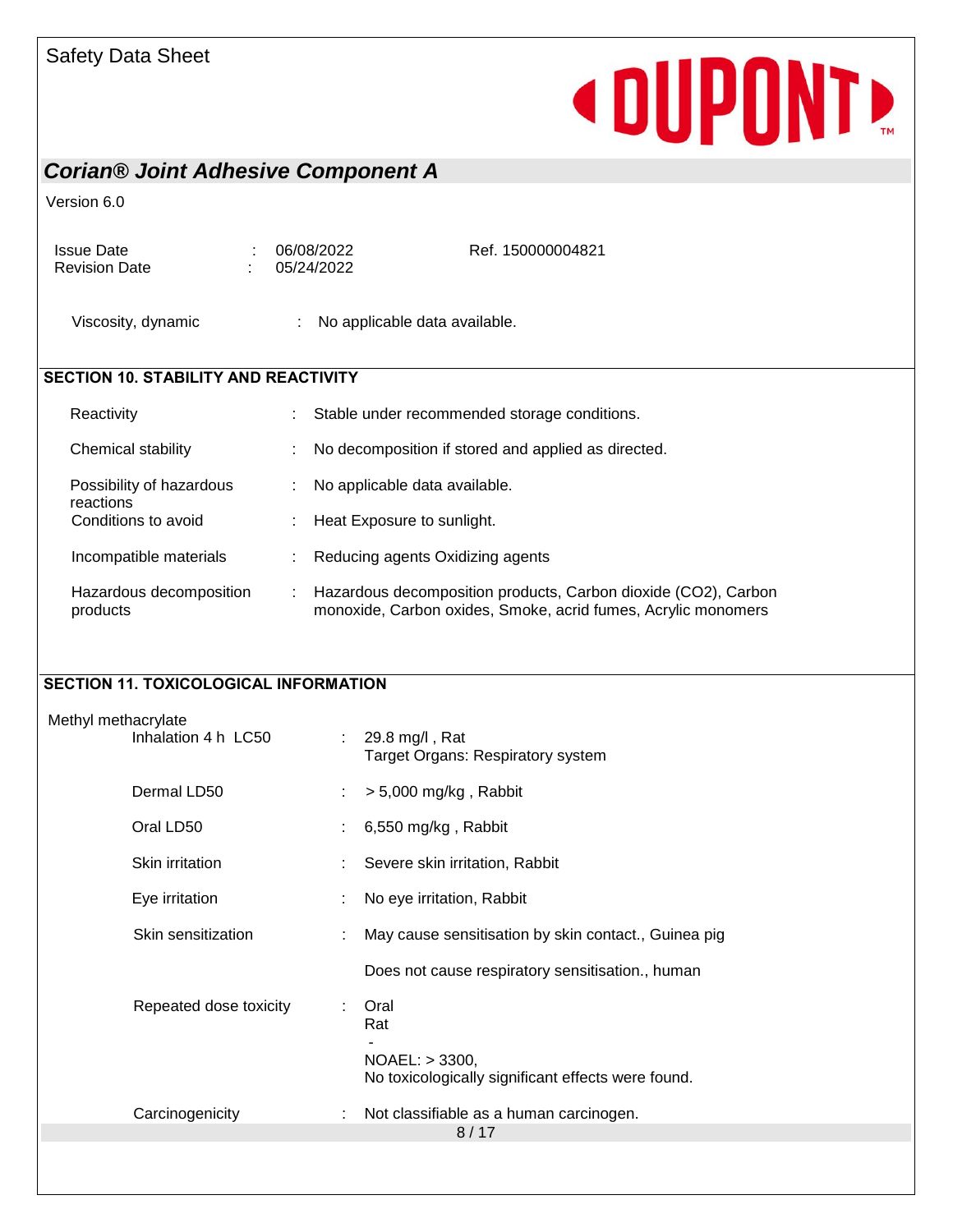### *Corian® Joint Adhesive Component A*

| <b>Issue Date</b><br><b>Revision Date</b>           | 06/08/2022<br>05/24/2022 |   | Ref. 150000004821                                                                                                                                                                                                         |
|-----------------------------------------------------|--------------------------|---|---------------------------------------------------------------------------------------------------------------------------------------------------------------------------------------------------------------------------|
|                                                     |                          |   | Animal testing did not show any carcinogenic effects.                                                                                                                                                                     |
| Mutagenicity                                        |                          |   | Animal testing did not show any mutagenic effects.                                                                                                                                                                        |
| Reproductive toxicity                               |                          |   | No toxicity to reproduction<br>No effects on or via lactation<br>Animal testing showed no reproductive toxicity.                                                                                                          |
| Teratogenicity                                      |                          |   | Animal testing showed no developmental toxicity.                                                                                                                                                                          |
| Propylidynetrimethyl trimethacrylate<br>Dermal LD50 |                          |   | > 2,000 mg/kg, Rat                                                                                                                                                                                                        |
| Oral LD50                                           |                          |   | > 2,000 mg/kg, Rat                                                                                                                                                                                                        |
| Skin irritation                                     |                          |   | Slight or no skin irritation, Rabbit<br>Minimal effects that do not meet the threshold for classification.                                                                                                                |
| Eye irritation                                      |                          |   | Slight or no eye irritation, Rabbit<br>Minimal effects that do not meet the threshold for classification.                                                                                                                 |
| Skin sensitization                                  |                          |   | Does not cause skin sensitisation., Guinea pig                                                                                                                                                                            |
| Repeated dose toxicity                              |                          | ÷ | Ingestion<br>Rat<br>- 90 d<br>NOAEL: 300 mg/kg<br>LOAEL: 1,000 mg/kgMethod: OECD Test Guideline 408<br>No toxicologically significant effects were found.                                                                 |
| Carcinogenicity                                     |                          |   | Not classifiable as a human carcinogen.<br>Animal testing did not show any carcinogenic effects.                                                                                                                          |
| Mutagenicity                                        |                          |   | Animal testing did not show any mutagenic effects.<br>Did not cause genetic damage in cultured bacterial cells.<br>Genetic damage in cultured mammalian cells was observed in some<br>laboratory tests but not in others. |
| Reproductive toxicity                               |                          |   | No toxicity to reproduction<br>Animal testing showed no reproductive toxicity.                                                                                                                                            |
| Teratogenicity                                      |                          |   | Animal testing showed effects on embryo-fetal development at levels<br>equal to or above those causing maternal toxicity.                                                                                                 |
| Methacrylic acid                                    |                          |   |                                                                                                                                                                                                                           |
|                                                     |                          |   | 9/17                                                                                                                                                                                                                      |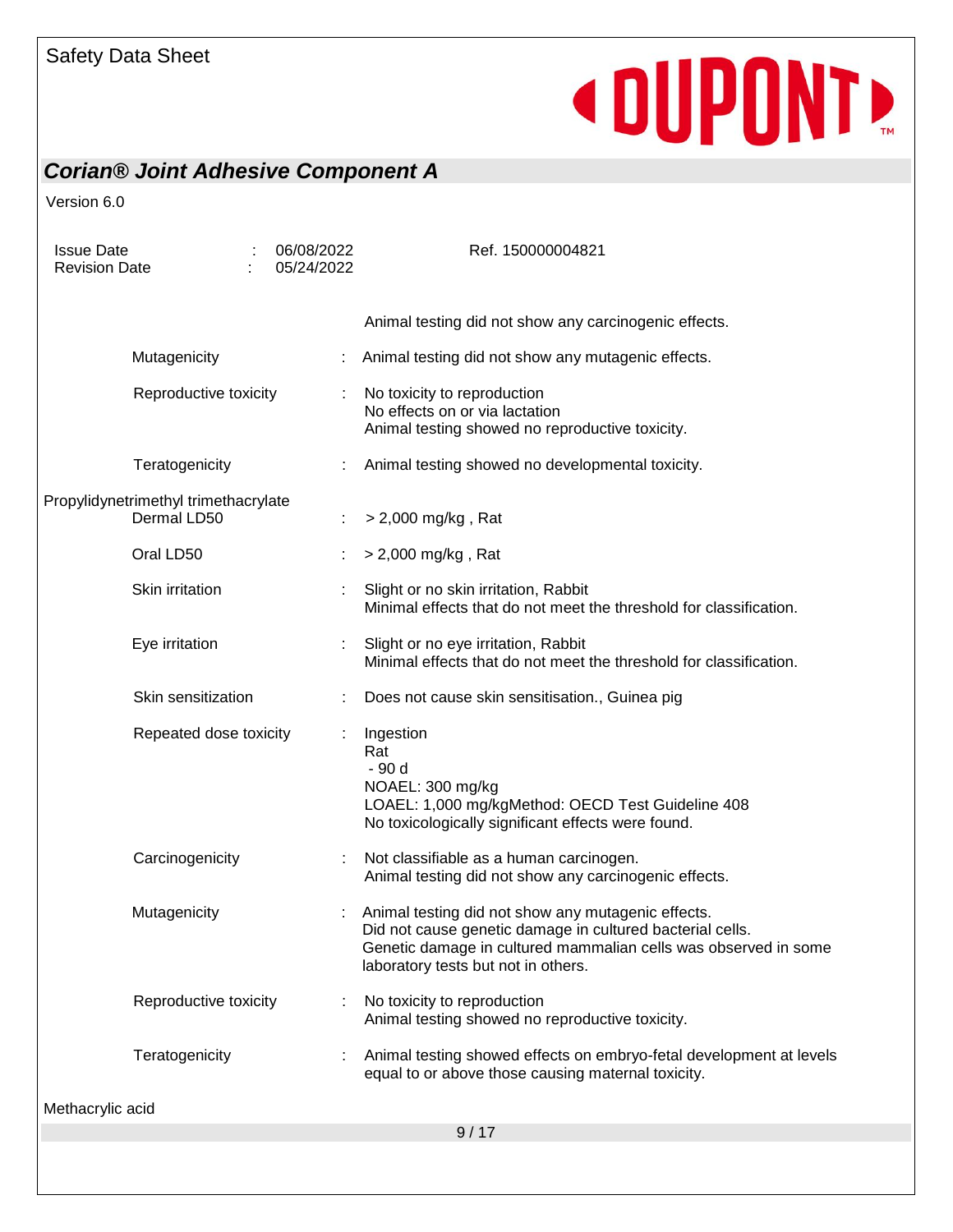### *Corian® Joint Adhesive Component A*

| <b>Issue Date</b><br><b>Revision Date</b> |                                                          |  | 06/08/2022<br>05/24/2022 | Ref. 150000004821                                                                                                                                                                                                         |
|-------------------------------------------|----------------------------------------------------------|--|--------------------------|---------------------------------------------------------------------------------------------------------------------------------------------------------------------------------------------------------------------------|
|                                           | Inhalation 4 h LC50                                      |  | $\mathbb{Z}^{\times}$    | 3.4 mg/l, Rat<br>Target Organs: Respiratory system<br>eye effects<br>Respiratory effects<br>Central nervous system effects                                                                                                |
|                                           | Dermal Acute toxicity<br>estimate                        |  | ÷                        | 300 mg/kg, Rabbit                                                                                                                                                                                                         |
|                                           | Oral LD50                                                |  | ÷.                       | 1,320 mg/kg, Rat                                                                                                                                                                                                          |
|                                           | Skin irritation                                          |  |                          | Corrosive after 3 minutes or less of exposure, Rabbit                                                                                                                                                                     |
|                                           | Eye irritation                                           |  |                          | Corrosive, Rabbit                                                                                                                                                                                                         |
|                                           | Skin sensitization                                       |  |                          | Does not cause skin sensitisation., Guinea pig                                                                                                                                                                            |
|                                           |                                                          |  |                          | Does not cause respiratory sensitisation., Not tested on animals                                                                                                                                                          |
|                                           | Repeated dose toxicity<br>Carcinogenicity                |  |                          | Inhalation<br>Rat                                                                                                                                                                                                         |
|                                           |                                                          |  |                          | NOAEL: 0.352 mg/lMethod: OECD Test Guideline 413<br>No toxicologically significant effects were found.                                                                                                                    |
|                                           |                                                          |  |                          | Not classifiable as a human carcinogen.<br>Animal testing did not show any carcinogenic effects.                                                                                                                          |
| Mutagenicity                              |                                                          |  |                          | Animal testing did not show any mutagenic effects.<br>Did not cause genetic damage in cultured mammalian cells.<br>Genetic damage in cultured bacterial cells was observed in some<br>laboratory tests but not in others. |
|                                           | Reproductive toxicity                                    |  | ÷                        | No toxicity to reproduction<br>Animal testing showed no reproductive toxicity.                                                                                                                                            |
|                                           | Teratogenicity                                           |  |                          | Animal testing showed no developmental toxicity.                                                                                                                                                                          |
|                                           | 2-(2H-Benzotriazol-2-yl)-p-cresol<br>Inhalation 4 h LC50 |  | ÷                        | 163 mg/l, Rat                                                                                                                                                                                                             |
|                                           | Dermal LD50                                              |  |                          | > 2,000 mg/kg, Rat                                                                                                                                                                                                        |
|                                           | Oral LD50                                                |  |                          | 10,000 mg/kg, Rat                                                                                                                                                                                                         |
|                                           | Skin irritation                                          |  |                          | No skin irritation, Rat                                                                                                                                                                                                   |
|                                           |                                                          |  |                          | 10/17                                                                                                                                                                                                                     |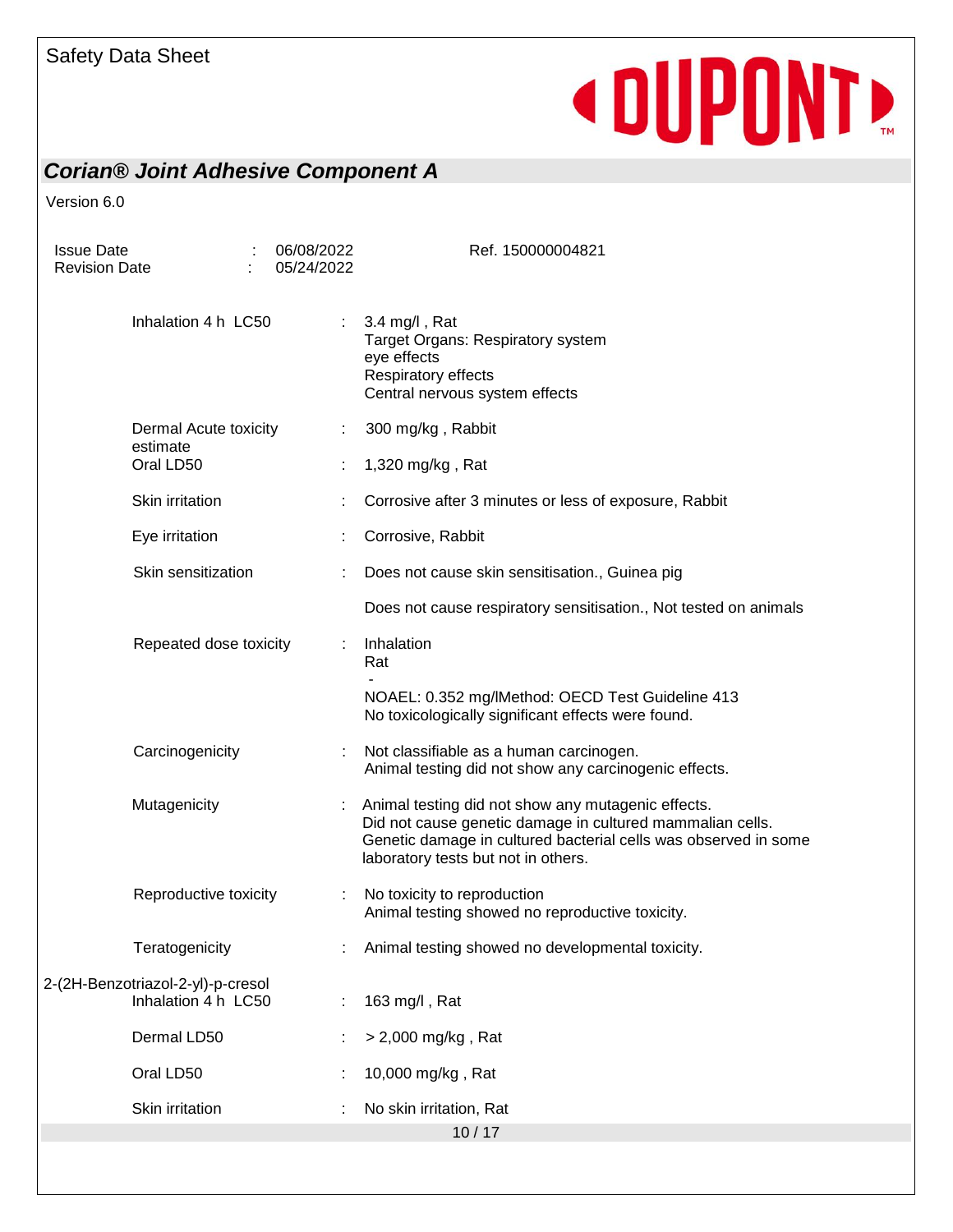### *Corian® Joint Adhesive Component A*

| <b>Issue Date</b><br><b>Revision Date</b>                    |                        |  | 06/08/2022<br>05/24/2022 | Ref. 150000004821                                                                                                                                     |
|--------------------------------------------------------------|------------------------|--|--------------------------|-------------------------------------------------------------------------------------------------------------------------------------------------------|
|                                                              | Eye irritation         |  |                          | No eye irritation, Rabbit                                                                                                                             |
|                                                              | Skin sensitization     |  |                          | Probability or evidence of low to moderate skin sensitisation rate in<br>humans, Guinea pig                                                           |
|                                                              | Repeated dose toxicity |  | ÷                        | Oral<br>Rat                                                                                                                                           |
|                                                              |                        |  |                          | NOAEL: 500 mg/kgMethod: OECD Test Guideline 408<br>Organ weight changes                                                                               |
|                                                              | Carcinogenicity        |  |                          | Not classifiable as a human carcinogen.<br>Animal testing did not show any carcinogenic effects.                                                      |
|                                                              | Mutagenicity           |  |                          | Animal testing did not show any mutagenic effects.<br>Did not cause genetic damage in cultured bacterial cells.                                       |
|                                                              | Reproductive toxicity  |  |                          | No toxicity to reproduction<br>Animal testing showed no reproductive toxicity.                                                                        |
|                                                              | Teratogenicity         |  |                          | Animal testing showed no developmental toxicity.                                                                                                      |
| Bis(2,2,6,6-Tetramethyl-4-Piperidyl) Sebacate<br>Dermal LD50 |                        |  | > 3,170 mg/kg, Rat       |                                                                                                                                                       |
|                                                              | Oral LD50              |  |                          | 3,700 mg/kg, Rat                                                                                                                                      |
|                                                              | Skin irritation        |  |                          | No skin irritation, Rabbit                                                                                                                            |
|                                                              | Eye irritation         |  |                          | Irreversible effects on the eye, Rabbit                                                                                                               |
|                                                              | Skin sensitization     |  |                          | Does not cause skin sensitisation., Guinea pig                                                                                                        |
|                                                              | Repeated dose toxicity |  |                          | : Ingestion<br>Rat<br>- 90 d<br>NOAEL: > 277 mg/kgMethod: OECD Test Guideline 408<br>No toxicologically significant effects were found.               |
|                                                              | Carcinogenicity        |  |                          | no data available                                                                                                                                     |
|                                                              | Mutagenicity           |  |                          | Tests on bacterial or mammalian cell cultures did not show mutagenic<br>effects.<br>Evidence suggests this substance does not cause genetic damage in |
|                                                              |                        |  |                          | 11/17                                                                                                                                                 |
|                                                              |                        |  |                          |                                                                                                                                                       |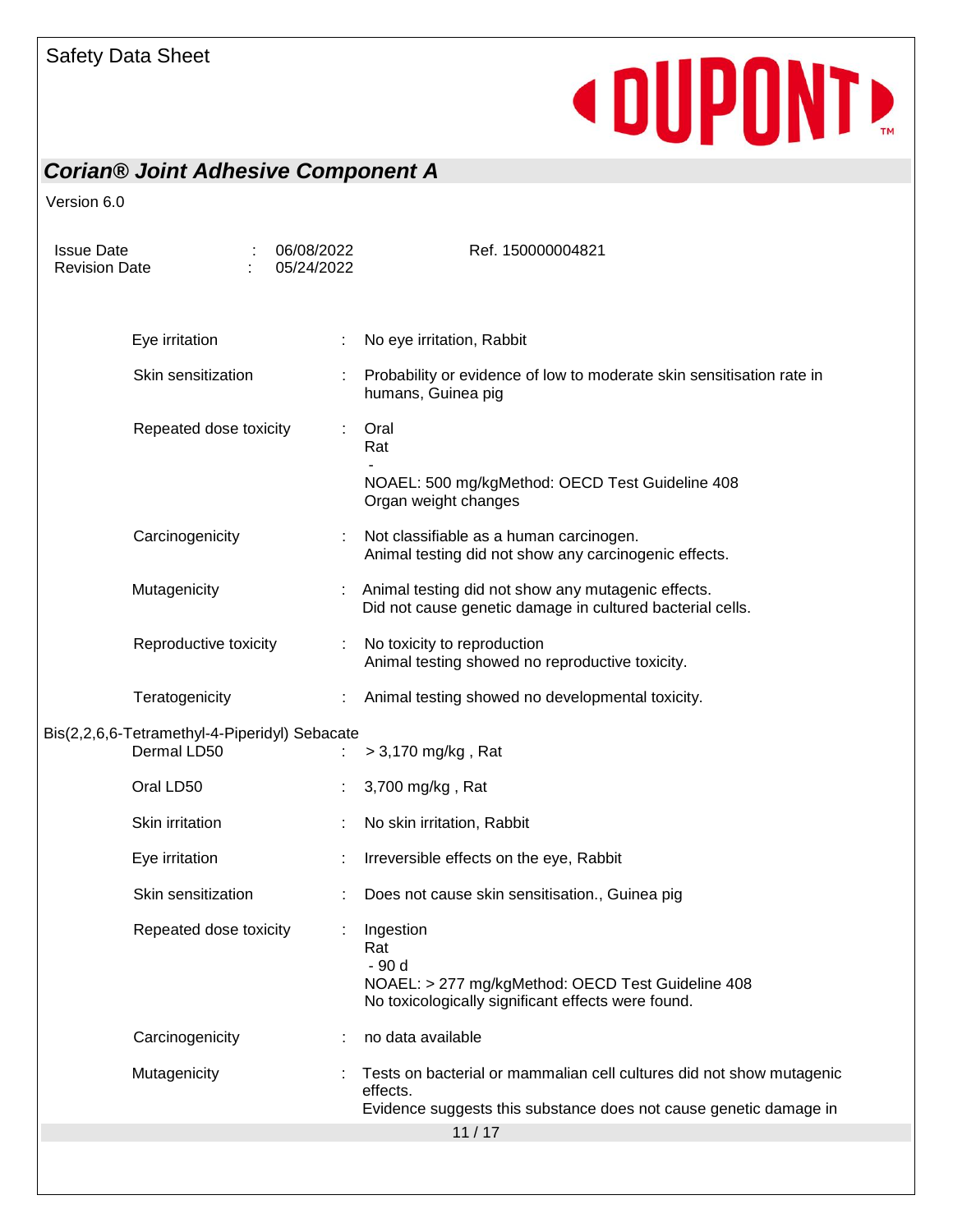### *Corian® Joint Adhesive Component A*

Version 6.0

| <b>Issue Date</b><br><b>Revision Date</b> |                        |  | 06/08/2022<br>05/24/2022 | Ref. 150000004821                                                                                                                      |
|-------------------------------------------|------------------------|--|--------------------------|----------------------------------------------------------------------------------------------------------------------------------------|
|                                           |                        |  |                          | animals.                                                                                                                               |
|                                           | Reproductive toxicity  |  |                          | No toxicity to reproduction                                                                                                            |
|                                           | Teratogenicity         |  |                          | No toxicity to reproduction                                                                                                            |
| 2,6-di-tert-Butyl-p-cresol                | Dermal LD50            |  |                          | > 2,000 mg/kg, Rat                                                                                                                     |
|                                           | Oral LD50              |  |                          | $>$ 2,390 mg/kg, Rat                                                                                                                   |
|                                           | Skin irritation        |  |                          | No skin irritation, Rabbit                                                                                                             |
|                                           | Eye irritation         |  |                          | No eye irritation, Rabbit                                                                                                              |
|                                           | Skin sensitization     |  |                          | Does not cause skin sensitisation., human                                                                                              |
|                                           | Repeated dose toxicity |  |                          | Oral<br>Rat                                                                                                                            |
|                                           |                        |  |                          | NOAEL: 250 mg/kg<br>LOAEL: 500 mg/kg<br>Kidney effects, Liver effects                                                                  |
|                                           | Carcinogenicity        |  |                          | Not classifiable as a human carcinogen.<br>Overall weight of evidence indicates that the substance is not<br>carcinogenic.             |
|                                           | Mutagenicity           |  |                          | Animal testing did not show any mutagenic effects.<br>Tests on bacterial or mammalian cell cultures did not show mutagenic<br>effects. |
|                                           | Reproductive toxicity  |  |                          | No toxicity to reproduction<br>No effects on or via lactation<br>Animal testing showed no reproductive toxicity.                       |
|                                           | Teratogenicity         |  |                          | Animal testing showed effects on embryo-fetal development at levels<br>equal to or above those causing maternal toxicity.              |

#### **Carcinogenicity**

The carcinogenicity classifications for this product and/or its ingredients have been determined according to HazCom 2012, Appendix A.6. The classifications may differ from those listed in the National Toxicology Program (NTP) Report on Carcinogens (latest edition) or those found to be a potential carcinogen in the International Agency for Research on Cancer (IARC) Monographs (latest edition).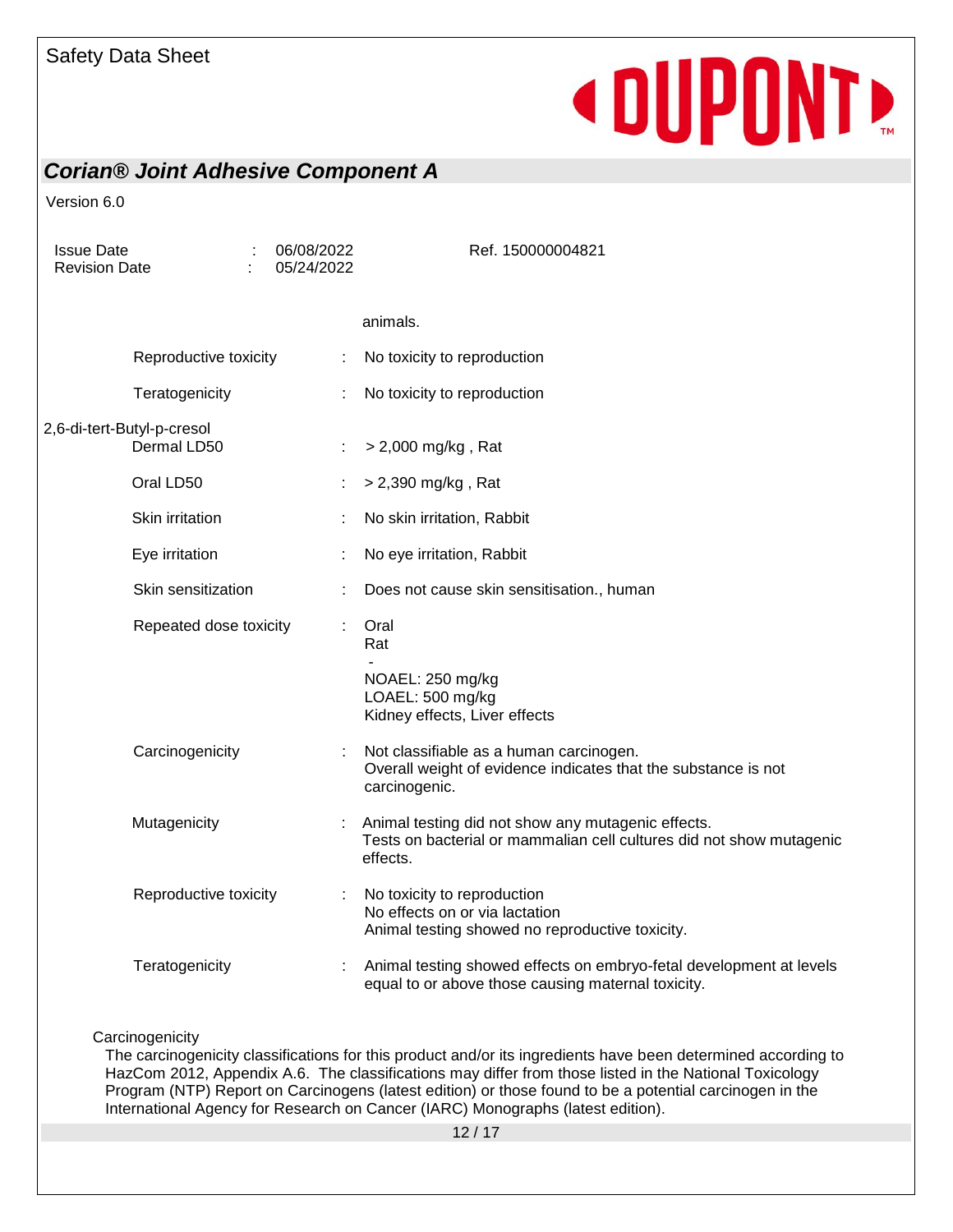### *Corian® Joint Adhesive Component A*

 $\epsilon$  0.

| Version 6.0                                    |                                                   |                          |                                                                                     |
|------------------------------------------------|---------------------------------------------------|--------------------------|-------------------------------------------------------------------------------------|
| <b>Issue Date</b><br><b>Revision Date</b>      |                                                   | 06/08/2022<br>05/24/2022 | Ref. 150000004821                                                                   |
|                                                | Material                                          | <b>IARC</b>              | <b>NTP</b><br><b>OSHA</b>                                                           |
|                                                | Titanium dioxide                                  | 2B                       |                                                                                     |
|                                                | Carbon black                                      | 2B                       |                                                                                     |
|                                                | <b>SECTION 12. ECOLOGICAL INFORMATION</b>         |                          |                                                                                     |
| <b>Aquatic Toxicity</b><br>Methyl methacrylate | 96 h LC50                                         |                          | Oncorhynchus mykiss (rainbow trout) > 79 mg/l                                       |
|                                                | 72 h ErC50                                        |                          | Pseudokirchneriella subcapitata (green algae) > 110 mg/l OECD Test<br>Guideline 201 |
|                                                | 72 h NOEC                                         |                          | Pseudokirchneriella subcapitata (green algae) 110 mg/l OECD Test<br>Guideline 201   |
|                                                | 48 h EC50                                         |                          | Daphnia magna (Water flea) 69 mg/l see user defined free text                       |
|                                                | 35 d                                              |                          | NOEC Danio rerio (zebra fish) 9.4 mg/l OECD Test Guideline 210                      |
|                                                | 21 <sub>d</sub>                                   |                          | NOEC Daphnia magna (Water flea) 37 mg/l OECD Test Guideline<br>211                  |
|                                                | Propylidynetrimethyl trimethacrylate<br>96 h LC50 |                          | Oncorhynchus mykiss (rainbow trout) 2 mg/l OECD Test Guideline<br>203               |
|                                                | 72 h EC50                                         |                          | Pseudokirchneriella subcapitata (green algae) 3.88 mg/l OECD Test<br>Guideline 201  |
|                                                | 72 h NOEC                                         |                          | Pseudokirchneriella subcapitata (green algae) 0.177 mg/l OECD Test<br>Guideline 201 |
|                                                | 48 h LC50                                         |                          | Daphnia magna (Water flea) > 9.22 mg/l OECD Test Guideline 202                      |
|                                                | 32 d                                              |                          | NOEC Pimephales promelas (fathead minnow) 0.138 mg/l OECD<br>Test Guideline 210     |
| Methacrylic acid                               |                                                   |                          |                                                                                     |
|                                                | 96 h LC50                                         |                          | Oncorhynchus mykiss (rainbow trout) 85 mg/l<br>13/17                                |
|                                                |                                                   |                          |                                                                                     |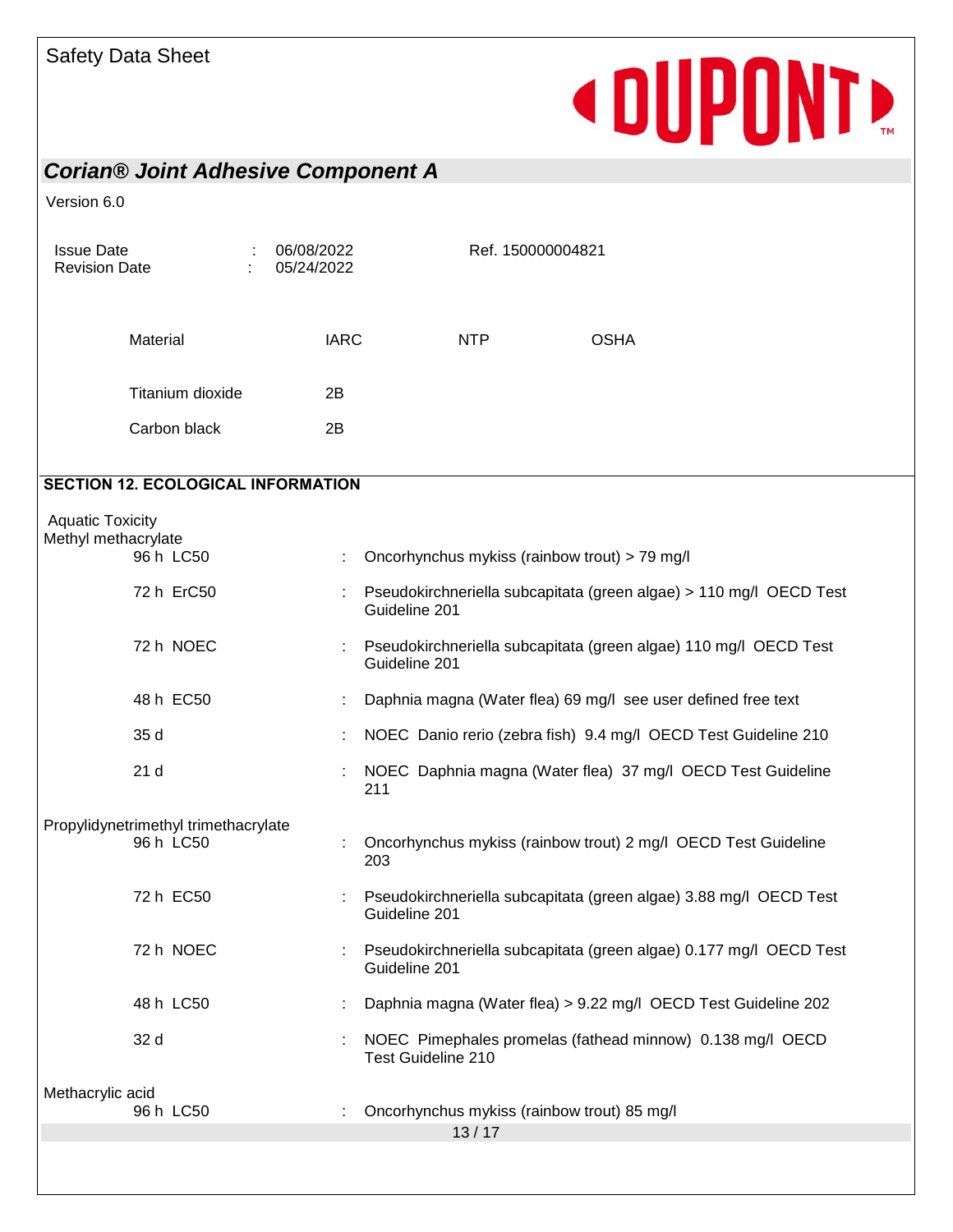### *Corian® Joint Adhesive Component A*

| <b>Issue Date</b><br><b>Revision Date</b>                  | 06/08/2022<br>05/24/2022 | Ref. 150000004821                                                                       |
|------------------------------------------------------------|--------------------------|-----------------------------------------------------------------------------------------|
| 72 h ErC50                                                 |                          | Pseudokirchneriella subcapitata (green algae) 45 mg/l                                   |
| 72 h NOEC                                                  |                          | Pseudokirchneriella subcapitata (green algae) 8.2 mg/l                                  |
| 48 h EC50                                                  |                          | Daphnia magna (Water flea) > 130 mg/l                                                   |
| 35 d                                                       |                          | NOEC Danio rerio (zebra fish) 10 mg/l                                                   |
| 21 <sub>d</sub>                                            |                          | NOEC Daphnia magna (Water flea) 53 mg/l                                                 |
| 2-(2H-Benzotriazol-2-yl)-p-cresol<br>96 h LC50             |                          | Fish > 100 mg/l OECD Test Guideline 203                                                 |
| 72 h ErC50                                                 |                          | Desmodesmus subspicatus (green algae) > 100 mg/l Directive<br>67/548/EEC, Annex V, C.3. |
| 72 h NOEC                                                  |                          | Desmodesmus subspicatus (green algae) 33 mg/l                                           |
| 21 <sub>d</sub>                                            |                          | NOEC Daphnia magna (Water flea) 0.013 mg/l OECD Test<br>Guideline 211                   |
| Bis(2,2,6,6-Tetramethyl-4-Piperidyl) Sebacate<br>96 h LC50 |                          | : Lepomis macrochirus (Bluegill sunfish) 4.4 mg/l OECD Test Guideline<br>203            |
| 72 h ErC50                                                 |                          | Pseudokirchneriella subcapitata (green algae) 1.1 mg/l OECD Test<br>Guideline 201       |
| 72 h NOEC                                                  |                          | Pseudokirchneriella subcapitata (green algae) 0.05 mg/l OECD Test<br>Guideline 201      |
| 48 h EC50                                                  |                          | Daphnia magna (Water flea) 8.58 mg/l OECD Test Guideline 202                            |
| 21 <sub>d</sub>                                            |                          | NOEC Daphnia magna (Water flea) 0.23 mg/l OECD Test Guideline<br>211                    |
| 2,6-di-tert-Butyl-p-cresol                                 |                          |                                                                                         |
| 96 h LC50                                                  |                          | Danio rerio (zebra fish) 0.57 mg/l                                                      |
| 72 h ErC50                                                 |                          | Desmodesmus subspicatus (green algae) > 0.4 mg/l Directive<br>67/548/EEC, Annex V, C.3. |
| 48 h EC50                                                  |                          | Daphnia magna (Water flea) 0.61 mg/l OECD Test Guideline 202                            |
|                                                            |                          | 14/17                                                                                   |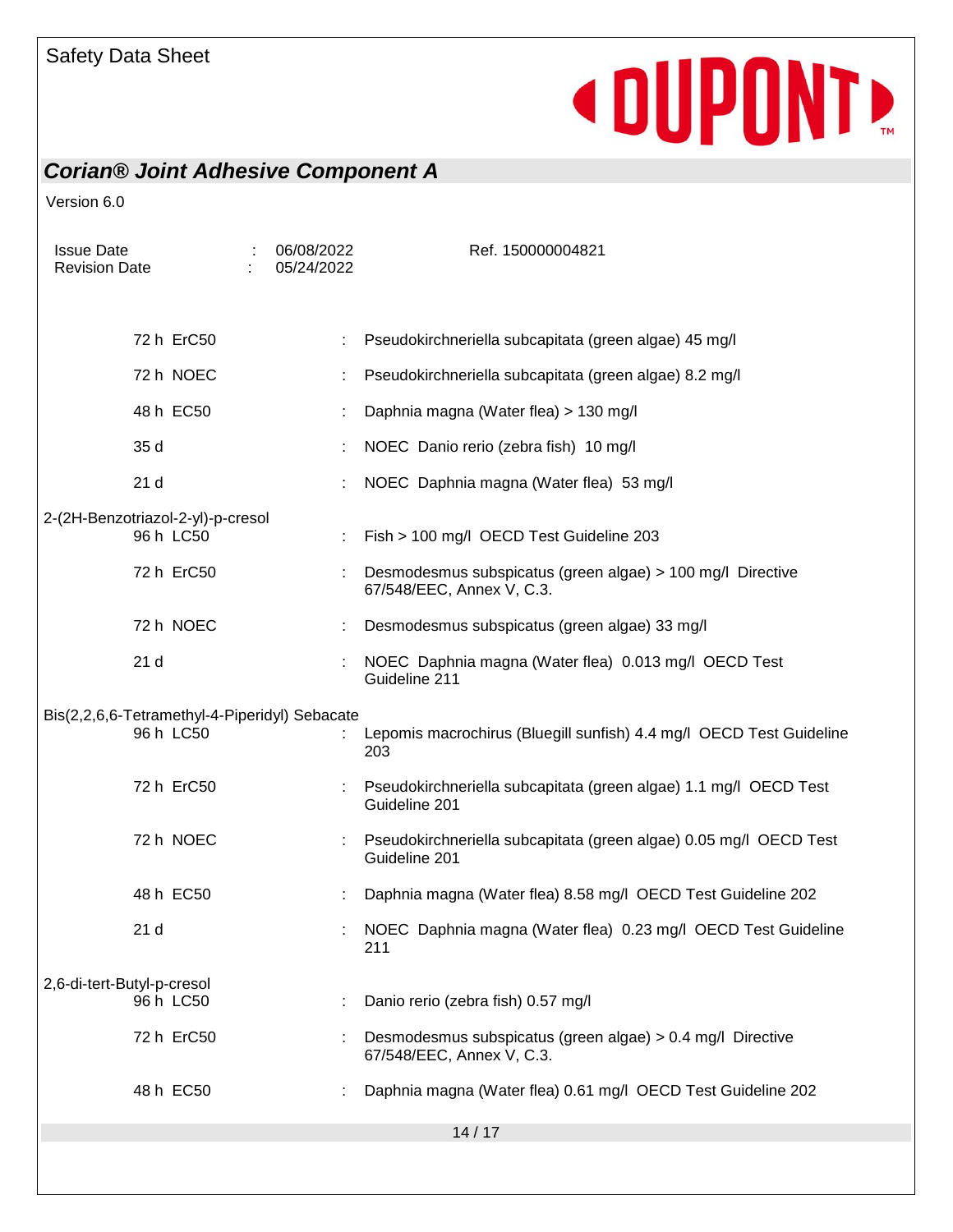### *Corian® Joint Adhesive Component A*

| <b>Issue Date</b><br><b>Revision Date</b>                                                                                |                                                                                                  | 06/08/2022<br>05/24/2022 | Ref. 150000004821                                                                                                                                     |  |  |  |  |
|--------------------------------------------------------------------------------------------------------------------------|--------------------------------------------------------------------------------------------------|--------------------------|-------------------------------------------------------------------------------------------------------------------------------------------------------|--|--|--|--|
| 21 <sub>d</sub>                                                                                                          |                                                                                                  |                          | NOEC Daphnia magna (Water flea) 0.316 mg/l                                                                                                            |  |  |  |  |
| <b>Environmental Fate</b>                                                                                                |                                                                                                  |                          |                                                                                                                                                       |  |  |  |  |
| Methyl methacrylate<br>Biodegradability                                                                                  |                                                                                                  |                          | rapidly biodegradable OECD Test Guideline 301C<br>Readily biodegradable.                                                                              |  |  |  |  |
| <b>Bioaccumulation</b>                                                                                                   |                                                                                                  |                          | Bioaccumulation is unlikely.                                                                                                                          |  |  |  |  |
| Propylidynetrimethyl trimethacrylate<br>Biodegradability                                                                 |                                                                                                  |                          | Not biodegradable OECD Test Guideline 301<br>Not readily biodegradable.                                                                               |  |  |  |  |
| <b>Bioaccumulation</b>                                                                                                   |                                                                                                  |                          | Bioaccumulation is unlikely.                                                                                                                          |  |  |  |  |
| 2-(2H-Benzotriazol-2-yl)-p-cresol<br>Bioaccumulation                                                                     | <b>OECD Test Guideline 305C</b><br>Bioaccumulation is unlikely.                                  |                          |                                                                                                                                                       |  |  |  |  |
| Bis(2,2,6,6-Tetramethyl-4-Piperidyl) Sebacate<br>Biodegradability<br>Not biodegradable 10 - 24 % OECD Test Guideline 301 |                                                                                                  |                          |                                                                                                                                                       |  |  |  |  |
| <b>SECTION 13. DISPOSAL CONSIDERATIONS</b>                                                                               |                                                                                                  |                          |                                                                                                                                                       |  |  |  |  |
| Waste disposal methods -<br>Product<br>regulations.                                                                      |                                                                                                  |                          | : Do not dispose of together with household waste. Do not flush into surface<br>water or sanitary sewer system. In accordance with local and national |  |  |  |  |
| Dispose of in accordance with local regulations.<br>Contaminated packaging                                               |                                                                                                  |                          |                                                                                                                                                       |  |  |  |  |
| <b>SECTION 14. TRANSPORT INFORMATION</b>                                                                                 |                                                                                                  |                          |                                                                                                                                                       |  |  |  |  |
| <b>DOT</b><br>IATA_C                                                                                                     | UN number<br>Proper shipping name<br><b>Class</b><br>Packing group<br>Labelling No.<br>UN number |                          | : 1325<br>Flammable solids, organic, n.o.s. (Methyl methacrylate)<br>4.1<br>$\mathbf{II}$<br>: 4.1<br>: 1325                                          |  |  |  |  |
|                                                                                                                          |                                                                                                  |                          | 15/17                                                                                                                                                 |  |  |  |  |
|                                                                                                                          |                                                                                                  |                          |                                                                                                                                                       |  |  |  |  |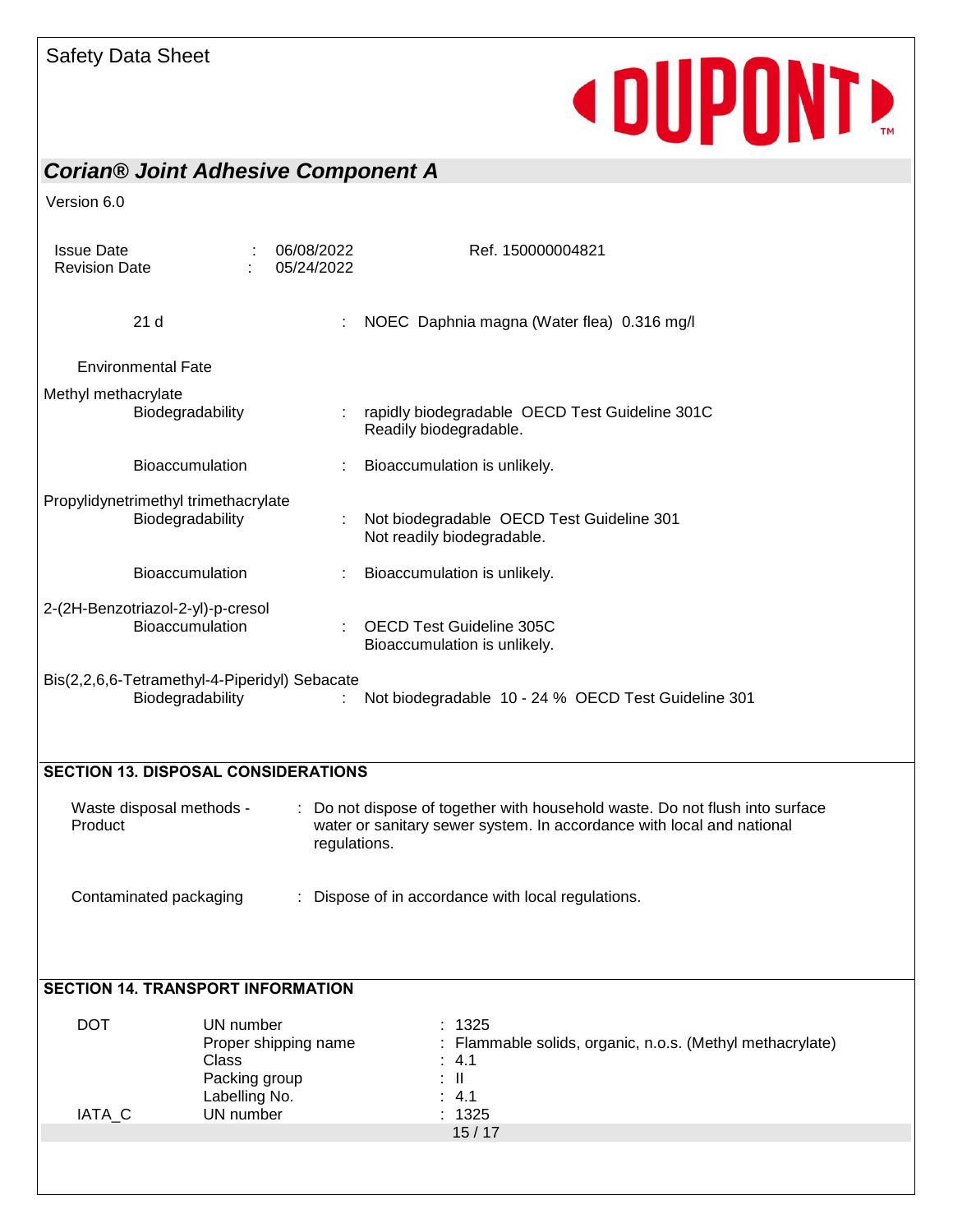### *Corian® Joint Adhesive Component A*

| <b>Issue Date</b><br><b>Revision Date</b>        |                                                                                                                                                 | 06/08/2022<br>05/24/2022 | Ref. 150000004821                                                                                                                                                                                                                                                                                                                                                                                                                                              |  |  |  |  |
|--------------------------------------------------|-------------------------------------------------------------------------------------------------------------------------------------------------|--------------------------|----------------------------------------------------------------------------------------------------------------------------------------------------------------------------------------------------------------------------------------------------------------------------------------------------------------------------------------------------------------------------------------------------------------------------------------------------------------|--|--|--|--|
| <b>IMDG</b>                                      | Proper shipping name<br>Class<br>Packing group<br>Labelling No.<br>UN number<br>Proper shipping name<br>Class<br>Packing group<br>Labelling No. |                          | : Flammable solid, organic, n.o.s. (Methyl methacrylate)<br>: 4.1<br>$\mathbb{R}^n$<br>$\therefore$ 4.1<br>: 1325<br>: FLAMMABLE SOLID, ORGANIC, N.O.S. (Methyl<br>methacrylate)<br>$\therefore$ 4.1<br>: IL<br>$\therefore$ 4.1                                                                                                                                                                                                                               |  |  |  |  |
| <b>SECTION 15. REGULATORY INFORMATION</b>        |                                                                                                                                                 |                          |                                                                                                                                                                                                                                                                                                                                                                                                                                                                |  |  |  |  |
| <b>TSCA</b>                                      |                                                                                                                                                 |                          | : On the inventory, or in compliance with the inventory                                                                                                                                                                                                                                                                                                                                                                                                        |  |  |  |  |
| SARA 311/312 Hazard<br>classification            |                                                                                                                                                 |                          | : Flammable (gases, aerosols, liquids, or solids)<br>Skin corrosion or irritation<br>Serious eye damage or eye irritation<br>Respiratory or skin sensitisation<br>Specific target organ toxicity (single or repeated exposure)                                                                                                                                                                                                                                 |  |  |  |  |
| SARA 313 Regulated<br>Chemical(s)                |                                                                                                                                                 |                          | : The following components are subject to reporting levels established by<br>SARA Title III, Section 313: Methyl methacrylate                                                                                                                                                                                                                                                                                                                                  |  |  |  |  |
| PA Right to Know<br><b>Regulated Chemical(s)</b> |                                                                                                                                                 |                          | : Substances on the Pennsylvania Hazardous Substances List present at a<br>concentration of 1% or more (0.01% for Special Hazardous Substances):<br>Methyl methacrylate, Titanium dioxide, Methacrylic acid, C.I. Pigment Brown<br>24, Cuprate(1-), [C,C,C-tris[[[3-[(2-ethylhexyl)oxy]propyl]amino]sulfonyl]-<br>29H,31H-phthalocyanine-C-sulfonato(3-)-N29,N30,N31,N32]-, hydrogen,<br>compd. with 3-[(2-ethylhexyl)oxy]-1-propanamine (1:1), Ethyl acrylate |  |  |  |  |
| NJ Right to Know<br>Regulated Chemical(s)        |                                                                                                                                                 |                          | Substances on the New Jersey Workplace Hazardous Substance List present<br>at a concentration of 1% or more (0.1% for substances identified as<br>carcinogens, mutagens or teratogens): Methyl methacrylate, Titanium dioxide,<br>Methacrylic acid, Carbon black                                                                                                                                                                                               |  |  |  |  |
| California Prop. 65                              |                                                                                                                                                 |                          | This product can expose you to substances including Titanium dioxide, which<br>is/are known to the State of California to cause cancer. For more information<br>go to www.P65Warnings.ca.gov.                                                                                                                                                                                                                                                                  |  |  |  |  |
|                                                  |                                                                                                                                                 |                          | 16/17                                                                                                                                                                                                                                                                                                                                                                                                                                                          |  |  |  |  |